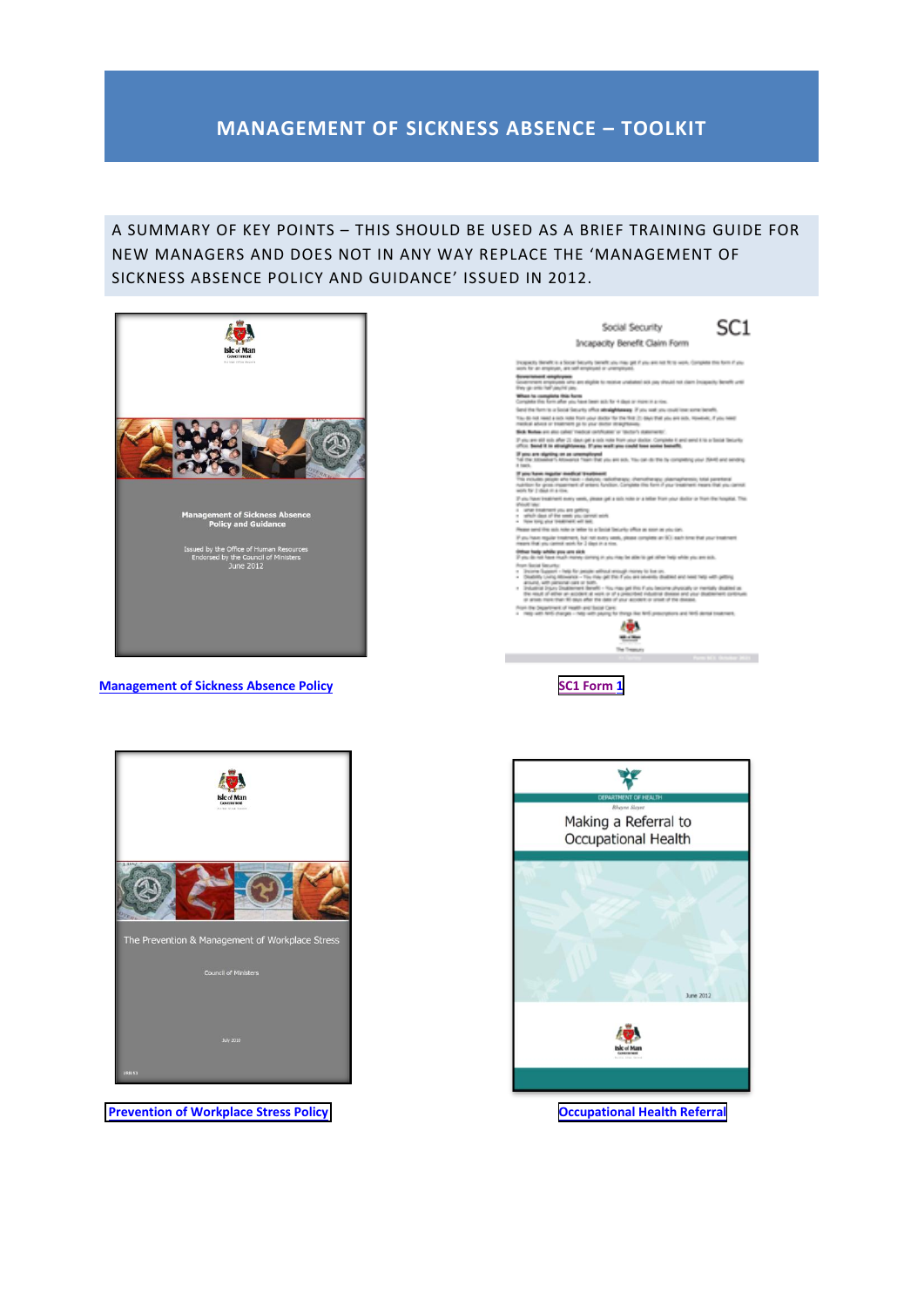#### **HOW TO PREPARE FOR A RETURN TO WORK DISCUSSION FOR MORE INFORMATION SEE: 'POLICY AND GUIDANCE' 4.4.3 - 4.4.4**

THE MAJORITY OF DISCUSSIONS WILL BE INFORMAL AND BRIEF. HOWEVER, THEY SHOULD STILL BE UNDERTAKEN AND IT IS WORTH MAKING A BRIEF NOTE OF THE GROUND COVERED ON THE RETURN TO WORK MEETING RECORD. (SEE POLICY AND GUIDANCE APPENDIX A1.3)

| Checklist of what you need to think about |                                                                                              | Tick |
|-------------------------------------------|----------------------------------------------------------------------------------------------|------|
| $\bullet$                                 | The member of staff's attendance record: have everything to hand.                            |      |
| $\bullet$                                 | Confirm all relevant documentation completed and medical certificate and SC1 received.       |      |
| $\bullet$                                 | What type of questions you will ask. Open questions that give the member of staff the        |      |
|                                           | chance to talk freely are best. For example "How do you feel about being back at work?"      |      |
|                                           | may be better than "Are you happy to be back at work?" (See sample questions over)           |      |
| $\bullet$                                 | How the employee feels. Pick up clues by actively listening to what they say, making         |      |
|                                           | connections between the various points they make and seeking clarification.                  |      |
| $\bullet$                                 | Be positive about the member of staff's value to the organisation.                           |      |
| $\bullet$                                 | Your body language - show interest with appropriate nods, smiles and reassurance.            |      |
| $\bullet$                                 | Be familiar with the IOM Government Stress Policy                                            |      |
|                                           | http://www.gov.im/lib/docs/hr/HR_Policies/urn53prevmanstress1.pdf                            |      |
| $\bullet$                                 | Think about how you would respond to a request for flexible work, or any other               |      |
|                                           | adjustments. (See Policy and Guidance 4.4.6)                                                 |      |
| $\bullet$                                 | Be prepared to discuss the member of staff's absence in detail.                              |      |
| $\bullet$                                 | If the member of staff is returning from a period of long term sickness plan a "getting back |      |
|                                           | to work" programme. (See Policy and Guidance 4.4.6)                                          |      |
| $\bullet$                                 | Update the member of staff about any changes since they have been away $-$ like progress     |      |
|                                           | on any jobs they were working on, changes to the team etc.                                   |      |
| $\bullet$                                 | Finally, what are the options for the future? Discuss all the options and focus on positive  |      |
|                                           | outcomes. Where appropriate the member of staff may agree to be referred to                  |      |
|                                           | Occupational Health. (See Policy and Guidance 5) In some instances you might have to take    |      |
|                                           | disciplinary action in you are unhappy with the explanations for the absences or poor        |      |
|                                           | timekeeping. Have an open mind, agree a shared action plan where possible but don't          |      |
|                                           | make any hasty decisions at the meeting. (See Policy and Guidance Appendix C) You may        |      |
|                                           | wish to contact your HR Adviser for further information.                                     |      |
|                                           |                                                                                              |      |

# **F A C T S - An Aide Memoire for Return to Work Meetings**

**F** acts about absence – previous records, patterns

- **A** sk about absence
- **C** heck OK to return to work
- **T** ake action  $-$  to prevent happening again

**S** um up

#### **End on a positive note**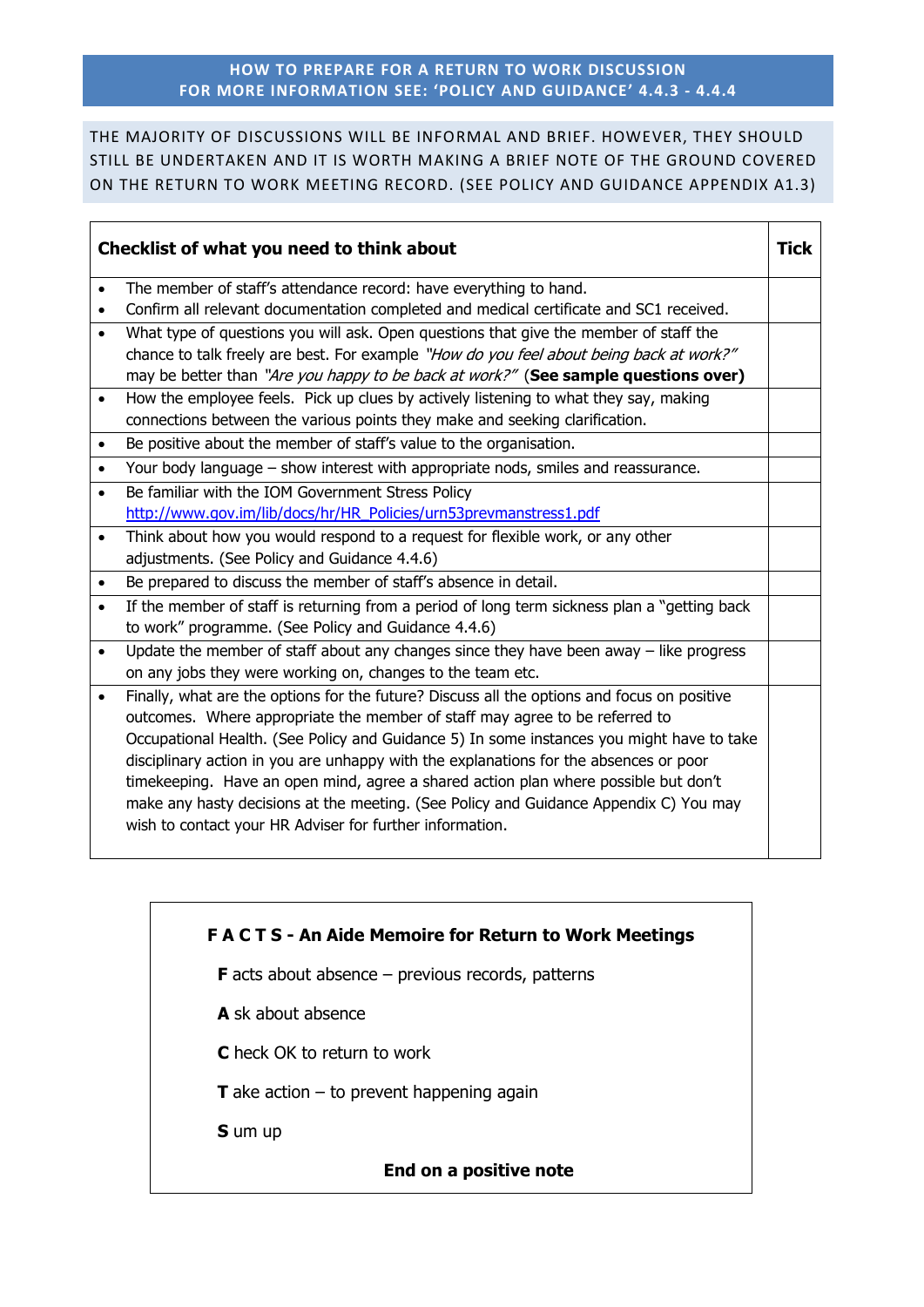#### **General**

- How are you now?
- When did you first become unwell?
- What was the health problem/what were/are the symptoms?
- Have you sought medical advice?
- What did the doctor advise?
- Are you fully fit to return if not what parts of the job do you feel may be a problem?

#### **Recurring Health Problems**

- What health problems are you experiencing?
- How often?
- What happens when you have these health problems?
- How does it affect the way you work?
- What impact do they have on what you can do?
- What support can we offer?
- How will that help?
- What has your doctor/consultant suggested?

#### **Underlying reasons that may be contributing to the absences**

- What do you think might be contributing to these absences?
- What impact is that having on your attendance?
- What support is available to you?
- How can we support you?
- Is there anything you can do to avoid further absence?
- How are you feeling about this situation?
- Are there any reasons for your patterns of absence?
- What would you like to happen?

#### **Has medical advice been followed?**

- What advice has your doctor/consultant given you?
- What has worked?
- How well has it worked?
- What was difficult to follow?
- What made it difficult to follow?
- How can we support you in following the advice?

#### **The potential effects of your absence**

- What is the impact of your absence on the department?
- Who covers your work when you are absent?
- What is the impact on your colleagues?
- What is the impact on the service?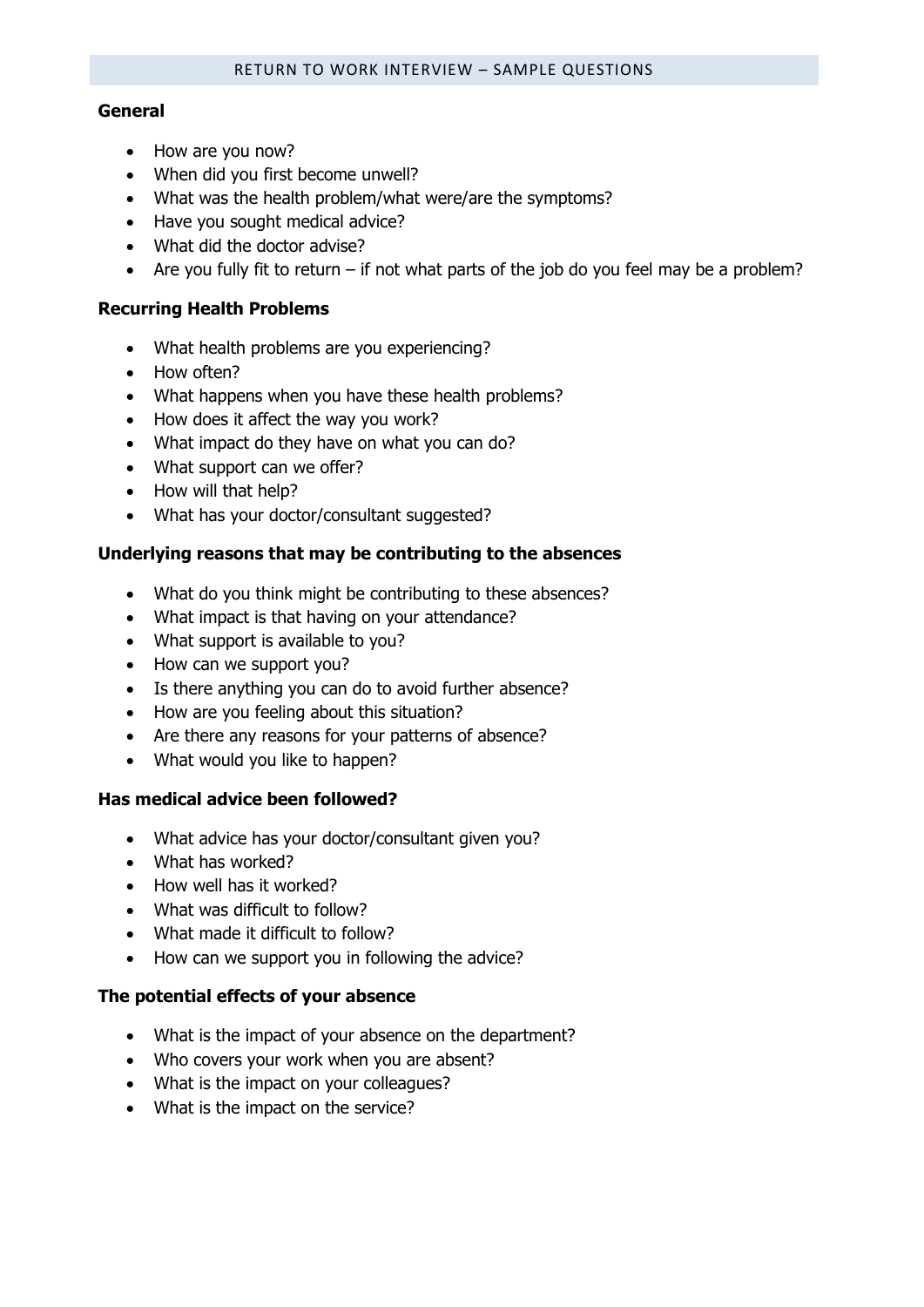- i. For periods of sickness of 1-7 calendar days:
	- o Notification of Sickness Absence Form (Appendix A1 Section A1.1)
	- o Details of all contact during ongoing sickness absence (Section A1.2)
	- o Return to Work Meeting Record (Section A1.3)
	- o Sickness Declaration Form (Appendix A2)
- ii. For periods of sickness of 8 or more calendar days:
	- o All of the above AND
	- o Doctor's medical certificate
- iii. Employees who are absent through sickness and go onto half or nil pay should complete a claim to Incapacity Benefit Claim form available from the Social Security Division or their GP's surgery.
- iv. For absences due to an accident/ injury at work:
	- $\circ$  Follow departmental accident notification procedures eg complete accident form and Health and Safety at Work Inspectorate's Reporting of Injuries, Diseases and Dangerous Occurrence Regulations (RIDDOR) reporting forms, if appropriate

### **ABSENCE TRIGGERS (SEE POLICY AND GUIDANCE 4.6)**

A more formal review by the manager/supervisor may be 'triggered' by any of the following: a pattern of sickness absence which causes concern, frequent short term absences or long term absence. Please note that these triggers offer guidance and that managers/supervisors should exercise discretion in this regard.

Long term absence is defined as an equivalent period of 20 or more working days continuous sickness absence in any period of 12 months.

Short term absences are measured using the Bradford Score. The higher the Bradford Score, the greater the number of short term sickness absences. A Bradford Score of **128** or above within the previous 12 month period will act as a trigger for the manager to undertake a more formal review. **Note:** The Bradford Score does not replace the continuous management review of sickness absence and is not the only measure to trigger concerns about sickness absence. **See online Bradford Score Calculator.**

The **Bradford Score** is calculated using the formula:  $S \times S \times D = B$ Where S = number of spells of absence taken by an individual in 52 weeks  $D =$  number of days of absence taken by that individual in 52 weeks  $B =$  the Bradford Score For example: 10 one-day absences:  $10 \times 10 \times 10 = 1,000$ 1 ten-day absence:  $1 \times 1 \times 10 = 10$ 4 two-day absences:  $4 \times 4 \times 8 = 128$ 2 four-day absences:  $2 \times 2 \times 8 = 32$ 1 one-day absence, 2 two-day absences, 1 three-day absence  $= 128$  $4 \times 4 \times 8 = 128$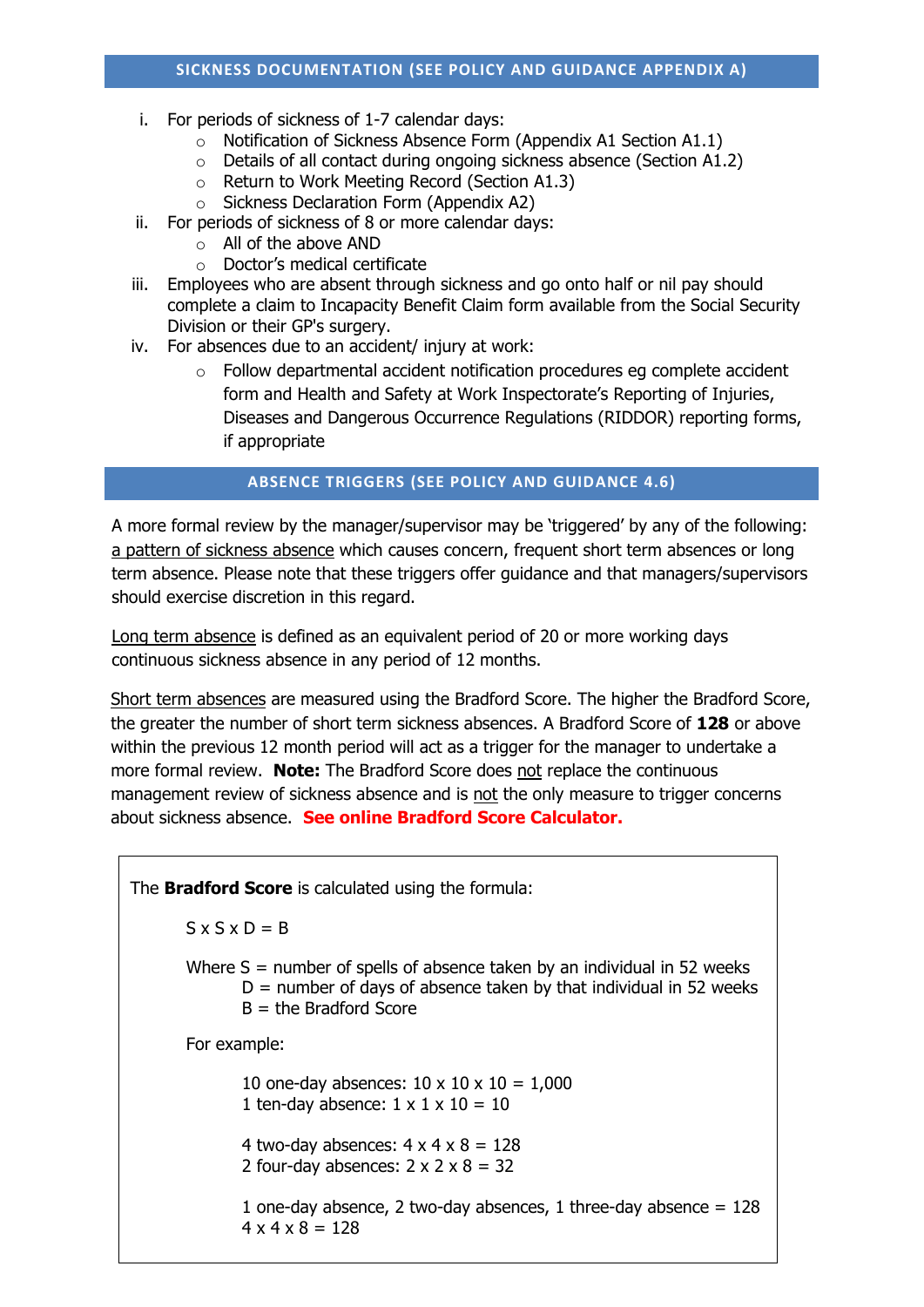## **APPENDIX A - FLOW CHART TO SUMMARISE REPORTING SICKNESS ABSENCE**



As soon as a member of staff goes onto half sick pay, they must submit a completed Incapacity Benefit Claim Form (SC1) direct to Social Security, Treasury.